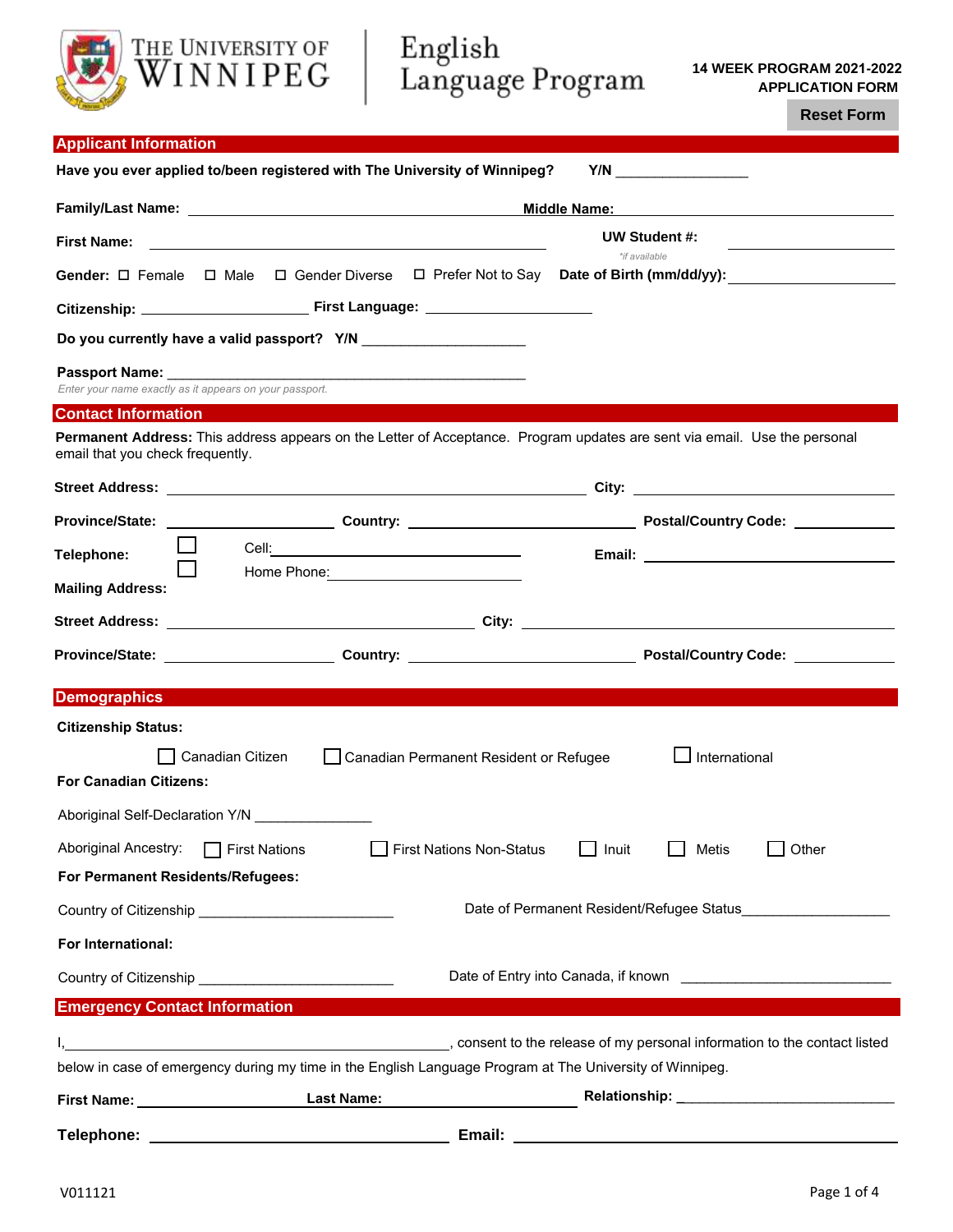|                                              | THE UNIVERSITY OF<br>WINNIPEG                                                                                                                                                               | English<br>Language Program |                                          | 14 WEEK PROGRAM 2021-2022<br><b>APPLICATION FORM</b>                                                                                                                                                                                                                |
|----------------------------------------------|---------------------------------------------------------------------------------------------------------------------------------------------------------------------------------------------|-----------------------------|------------------------------------------|---------------------------------------------------------------------------------------------------------------------------------------------------------------------------------------------------------------------------------------------------------------------|
| <b>Program Selection</b>                     |                                                                                                                                                                                             |                             |                                          |                                                                                                                                                                                                                                                                     |
| Indicate which term/s you want to apply for: |                                                                                                                                                                                             |                             | FOR OFFICE USE ONLY:                     |                                                                                                                                                                                                                                                                     |
| <b>Fall 2021</b>                             | September 7 - December 17                                                                                                                                                                   |                             |                                          | Processed by: <u>____________________________</u>                                                                                                                                                                                                                   |
| Winter 2022                                  | January 5 - April 20                                                                                                                                                                        |                             |                                          |                                                                                                                                                                                                                                                                     |
| Spring 2022                                  | May 2 - August 12                                                                                                                                                                           |                             |                                          |                                                                                                                                                                                                                                                                     |
| <b>English Proficiency</b>                   |                                                                                                                                                                                             |                             |                                          |                                                                                                                                                                                                                                                                     |
| Have you taken an English proficiency test?  |                                                                                                                                                                                             | □ YES                       | $\square$ NO                             |                                                                                                                                                                                                                                                                     |
| your score:                                  |                                                                                                                                                                                             |                             |                                          | If "YES", submit a copy of the test scores with this program application form and indicate the type of test, e.g. IELTS or TOEFL, and                                                                                                                               |
|                                              |                                                                                                                                                                                             |                             |                                          |                                                                                                                                                                                                                                                                     |
|                                              |                                                                                                                                                                                             |                             |                                          |                                                                                                                                                                                                                                                                     |
|                                              | If you can provide proof of one of the following test scores, you may not be required to sit a placement test:<br>TOEFL iBT 61 with minimum scores of: Reading 15, Listening 15, Writing 14 |                             |                                          |                                                                                                                                                                                                                                                                     |
|                                              | IELTS 5.5 overall on Academic Module                                                                                                                                                        |                             |                                          |                                                                                                                                                                                                                                                                     |
| What is your highest level of education?     | Where did you first hear about The University of Winnipeg English Language Program?                                                                                                         |                             |                                          |                                                                                                                                                                                                                                                                     |
|                                              | Secondary / High School   Post Secondary/University or College                                                                                                                              |                             |                                          |                                                                                                                                                                                                                                                                     |
|                                              |                                                                                                                                                                                             |                             |                                          | Institution Country: ________________ Institution City___________________ Institution Name: _________________________                                                                                                                                               |
| <b>High School:</b>                          |                                                                                                                                                                                             |                             |                                          |                                                                                                                                                                                                                                                                     |
|                                              | Did you graduate? Y/N ______________Graduation Year, if applicable ________________________________                                                                                         |                             |                                          |                                                                                                                                                                                                                                                                     |
| Post-Secondary:                              |                                                                                                                                                                                             |                             |                                          |                                                                                                                                                                                                                                                                     |
| Credential Earned?_______                    | Degree<br>$\Box$                                                                                                                                                                            | Diploma                     | Not Applicable                           |                                                                                                                                                                                                                                                                     |
|                                              |                                                                                                                                                                                             |                             | Graduation Year ________________________ |                                                                                                                                                                                                                                                                     |
| <b>Educational Agent</b><br>apply.html       |                                                                                                                                                                                             |                             |                                          | Although you may choose to apply using the services of an educational agent, you are not required to use an agent and can apply<br>directly to the English Language Program. We will guide you through the application process. Visit https://www.uwinnipeg.ca/elp/ |
| Do you have an agent?                        | $\square$ NO<br>$\Box$ YES                                                                                                                                                                  |                             |                                          |                                                                                                                                                                                                                                                                     |
|                                              |                                                                                                                                                                                             |                             |                                          |                                                                                                                                                                                                                                                                     |
|                                              |                                                                                                                                                                                             |                             |                                          |                                                                                                                                                                                                                                                                     |
|                                              |                                                                                                                                                                                             |                             |                                          |                                                                                                                                                                                                                                                                     |
|                                              |                                                                                                                                                                                             |                             |                                          |                                                                                                                                                                                                                                                                     |
| V011121                                      | Please indicate which information can be shared with your Agent:                                                                                                                            |                             | $\Box$ Academic<br>$\Box$ Admission      | $\square$ All<br>$\Box$ Financial<br>Page 2 of 4                                                                                                                                                                                                                    |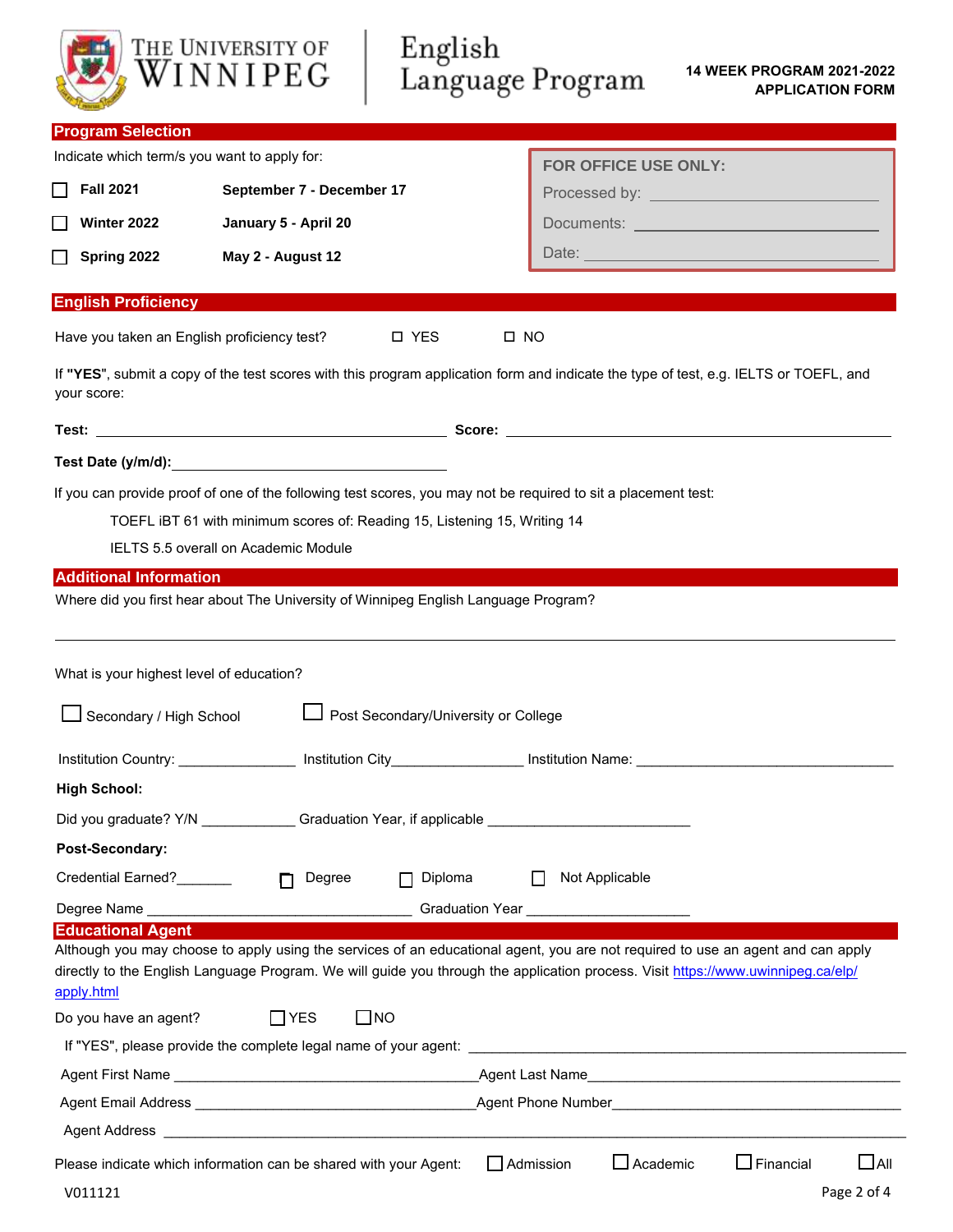

| <b>Program Application Fee</b> | The application fee is due when you submit the program application form. Your application will not be<br>processed until payment has been received. This fee is required for first-time applicants only.                                                                                                                                                                     |          |  |  |
|--------------------------------|------------------------------------------------------------------------------------------------------------------------------------------------------------------------------------------------------------------------------------------------------------------------------------------------------------------------------------------------------------------------------|----------|--|--|
| <b>Tuition &amp; Deposit</b>   | \$4,300<br>A tuition deposit of \$500 is due with the program application. Your application will not be processed until<br>payment has been received. The final remaining tuition fee payment is due three weeks before the program<br>start date. A \$100 late payment fee will apply after the payment deadline. Students may be required to<br>purchase course textbooks. |          |  |  |
| <b>Health Insurance Fee</b>    | Fall 2021: September 5 - December 19, 2021                                                                                                                                                                                                                                                                                                                                   | \$190.80 |  |  |
| & Coverage Dates               | Winter 2022: January 3 - April 22, 2022<br>Spring 2022: Apr 30 - August 14, 2022                                                                                                                                                                                                                                                                                             | \$198.00 |  |  |
|                                |                                                                                                                                                                                                                                                                                                                                                                              | \$192.60 |  |  |

\$1.80 per day for standard 107 days coverage per term. Health coverage is required for all international students and a student insurance plan is provided with Guard.me. You must purchase health insurance through The University of Winnipeg. Health insurance must be paid with all other program fees, three weeks before program start date. If you are in Canada outside of the ELP health insurance coverage dates, you are responsible for your own health insurance coverage purchase. For your convenience, you can go to Guard.me website at https://www.guard.me to purchase additional health insurance coverage.

#### **Homestay Program**

Many ELP students choose to live on campus. Please find detailed information on our Campus Living page https://www.uwinnipeg.ca/ campus-living/index.html.

Homestay may be a suitable option for some ELP students. If you are interested in learning more about the Homestay Program, check the "yes" box and you'll be contacted via email by the Homestay Program.

| l YES | I NO |  |
|-------|------|--|
|-------|------|--|

# **Payment Details**

All fees must be paid to The University of Winnipeg in Canadian funds. Enclosed payments with application:

**Application fee \$120** *\*required for first time applicants only*

#### **Tuition \$4,300**

**Deposit \$500** *\*required with application*

*or* **In-full** \**advance payment optional*

**Health Insurance fee** \**advance payment optional*

- **\$190.80 (Fall 2021)**
- **\$198.00 (Winter 2022)**
- **\$192.60 (Spring 2022)**

**FOR OFFICE USE ONLY:**

Receipt #: **William** 

Receipt #: \\contact \\contact \\contact \\contact \\contact \\contact \\contact \\contact \\contact \\contact \\contact \\contact \\contact \\contact \\contact \\contact \\contact \\contact \\contact \\contact \\contact \

Receipt #:

**Please indicate the amount you want to pay: \$**

#### **Payment Details Cont'd**

### **Indicate payment type:**

# **Credit Card**

Card type:  $\Box$  VISA  $\Box$  MasterCard

Card Number:

Expiry date:

Cardholder's name: \_\_

**Cheque/Money Order** *\*accepted from Canadian banks only* 

**Debit/Cash** *\*in-person only*

#### **International Payments via Flywire**

- You require a student number to pay via Flywire. Visit https://www.flywire.com/ to learn more information.
- Submit this application form without the required fees and request a student number.
- Use the student number we provide to make your payment at https://www.flywire.com/pay/uwinnipeg.
- Submit a copy of your Flywire transfer receipt to the ELP Registration Office.